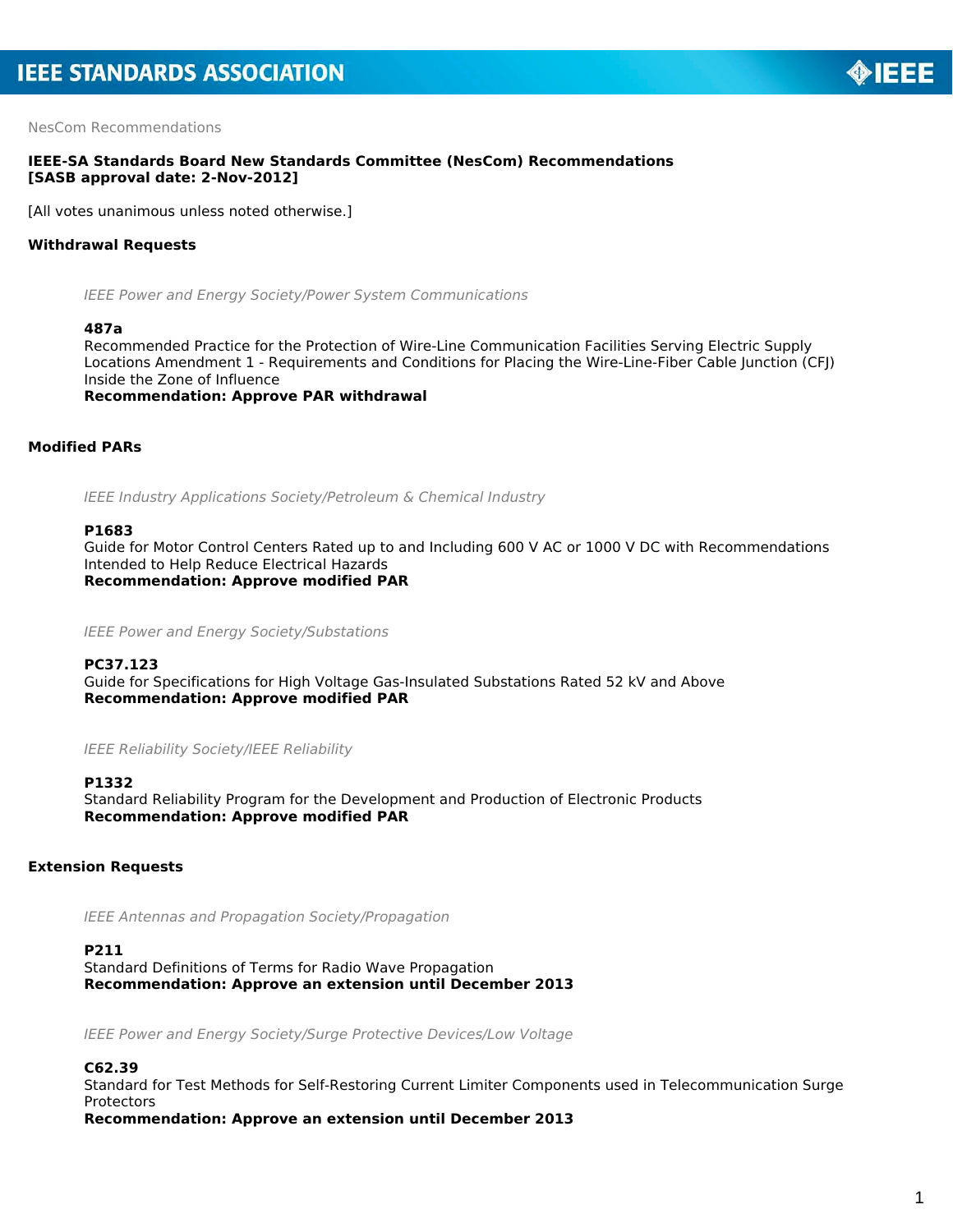*IEEE Power and Energy Society/Substations*

**PC37.122.1** Guide for Gas-Insulated Substations *Recommendation: Approve an extension until December 2013*

**PC37.122.4** Application and User Guide for Gas-Insulated Transmission Lines (GIL), Rated 72.5 kV and Above *Recommendation: Approve an extension until December 2013*

**C37.123** Guide to Specifications for Gas-Insulated, Electric Power Substation Equipment *Recommendation: Approve an extension until December 2014*

*IEEE Power and Energy Society/Switchgear*

**PC37.20.2** Standard for Metal-Clad Switchgear *Recommendation: Approve an extension until December 2013*

*IEEE Power and Energy Society/Transmission and Distribution*

### **P1782**

Guide for Collecting, Categorizing and Utilization of Information Related to Electric Power Distribution Interruption Events *Recommendation: Approve an extension until December 2013*

## **New PARs**

*IEEE Computer Society/Software & Systems Engineering Standards Committee*

#### **P20000-2**

Adoption of ISO/IEC 20000-2:2012, Information technology -- Service management -- Part 2: Guidance on the application of service management systems *Recommendation: Approve new PAR until December 2016*

*IEEE Computer Society/Standards Activities Board*

## **P1857.2**

Standard for Advanced Audio Coding *Recommendation: Approve new PAR until December 2016*

**P1857.3** Standard for System of Advanced Audio and Video Coding *Recommendation: Approve new PAR until December 2016*

*IEEE Power and Energy Society/Electric Machinery*

### **P1129**

Guide for Online Monitoring of Large Synchronous Generators (10 MVA and above) *Recommendation: Approve new PAR until December 2016*

*IEEE Power and Energy Society/Insulated Conductors*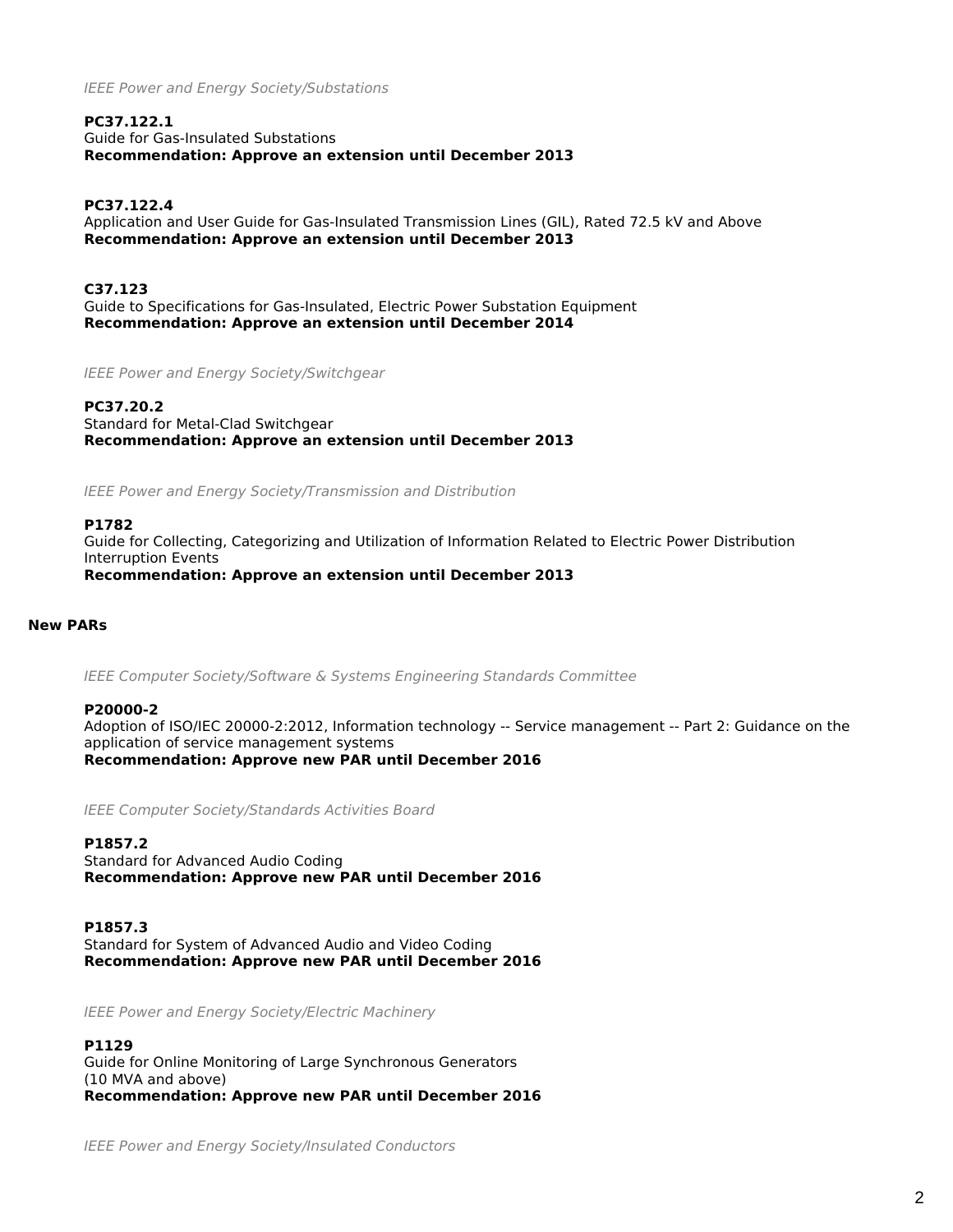### **P1210-2004/Cor 1** IEEE Standard Tests for Determining Compatibility of Cable-Pulling Lubricants With Wire and Cable - Corrigendum 1: Correction To Equations, Table 4 & Notes *Recommendation: Approve new PAR until December 2016*

*IEEE Power and Energy Society/Power System Communications*

## **P487.2**

Standard for the Electrical Protection of Communication Facilities Serving Electric Supply Locations Through the Use of Optical Fiber Systems.

*Recommendation: Approve new PAR until December 2016*

### **P487.3**

Standard for the Electrical Protection of Communication Facilities Serving Electric Supply Locations Through the Use of Hybrid Facilities.

*Recommendation: Approve new PAR until December 2016*

*IEEE Power and Energy Society/Stationary Batteries Committee*

### **P1881**

Standard Glossary of Stationary Battery Terminology *Recommendation: Approve new PAR until December 2016*

*IEEE Power and Energy Society/Substations*

### **P1032**

Guide for Protecting Transmission Static Var Compensators *Recommendation: Approve new PAR until December 2016*

*IEEE Power and Energy Society/Transmission and Distribution*

#### **P1882**

Guide for Establishing, Benchmarking, and Maintaining a Live Energized Working Program *Recommendation: Defer recommendation of new PAR to the 4 December 2012 NesCom meeting to allow for further dialog*

## **PARs for the Revision of Standards**

*IEEE Aerospace and Electronic Systems Society/Gyro Accelerometer Panel*

## **P1293**

Standard Specification Format Guide and Test Procedure for Linear, Single-Axis, Non-Gyroscopic Accelerometers

*Recommendation: Approve PAR for the revision of a standard until December 2016*

*IEEE Power and Energy Society/Substations*

### **P1615**

Recommended Practice for Network Communication in Electric Power Substations *Recommendation: Approve PAR for the revision of a standard until December 2016*

*IEEE Power and Energy Society/Switchgear*

### **PC37.10.1** Guide for the Selection of Monitoring for Circuit Breakers